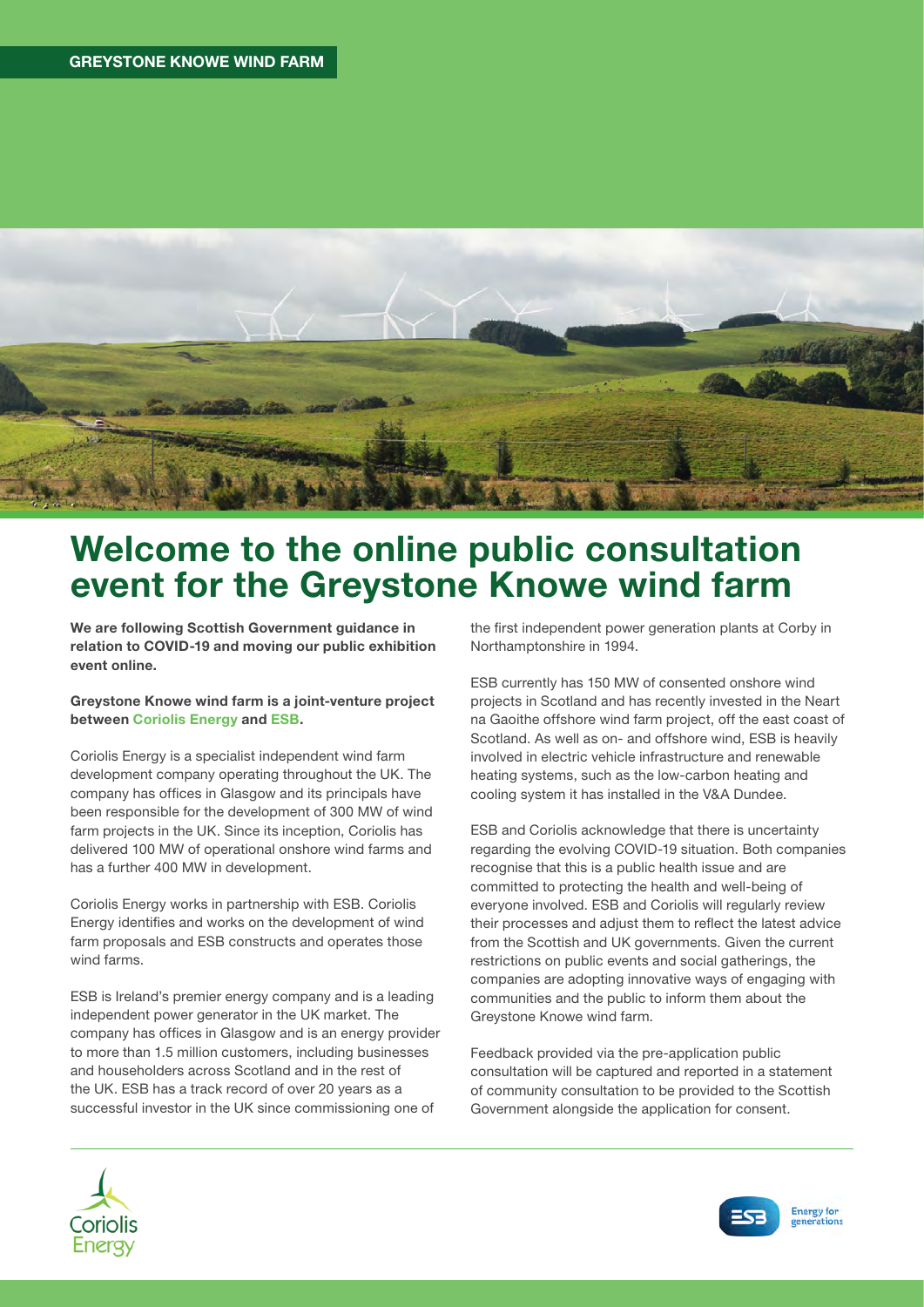## Greystone Knowe wind farm



### Site description

The Greystone Knowe wind farm site is on land about 2 km south of Heriot and 2.5 km west of Fountainhall in the Scottish Borders, to the west of the A7. The current land use is in three categories: the fields in the south east of the site are used for sheep grazing, cattle raising and deer breeding along with small areas used for growing fodder; the remaining open fields, covering most of the site, are upland moorland used as sheep pasture; and there are small areas of plantation forestry. The proposed development site falls within the Scottish Borders Council area, in the Galashiels and District ward. It is within the Parish of Stow Community Council area.

There are a few residential receptors in the vicinity of the site. Howliston is derelict and is owned by Pirntaton Farm. Brockhouse and Haltree farms are located to the east of the site.

#### The proposed development

Greystone Knowe wind farm will accommodate up to 14 onshore wind turbines that will measure up to 180 metres to blade tip, energy storage equipment and supporting infrastructure, including site access tracks, permanent anemometry masts, borrow pits and an electricity substation.

The final turbine selection will be informed by environmental, technical and commercial considerations throughout the design process, which will inform the final size, number and layout of the turbines.



Further information is available [here](https://coriolisv3.opendebate.co.uk/files/greystoneknowe/200521_Greystone_Knowe_Scoping_Report_Final_Rev01_reduced_compressed_1.pdf)

#### Construction and access

Access to the site for vehicles delivering construction materials and turbine components will be from Old Stage Road to the east of the site. A new turning circle and an access road will be constructed to link Old Stage Road to the site.

Access tracks used by construction vehicles will be retained throughout the lifetime of the wind farm for use by maintenance vehicles. Watercourse crossings will be installed, as required, and will be designed in accordance with Scottish Government best practice and taking due regard of Scottish Environment Protection Agency guidelines to enable the passage of fish and other wildlife.

The proposed development would require crushed stone to construct new tracks and create hardstanding areas for the cranes. It is the intention that suitable stone and aggregate be sourced from on-site borrow pits. This will be confirmed during the design and the environmental impact assessment processes.



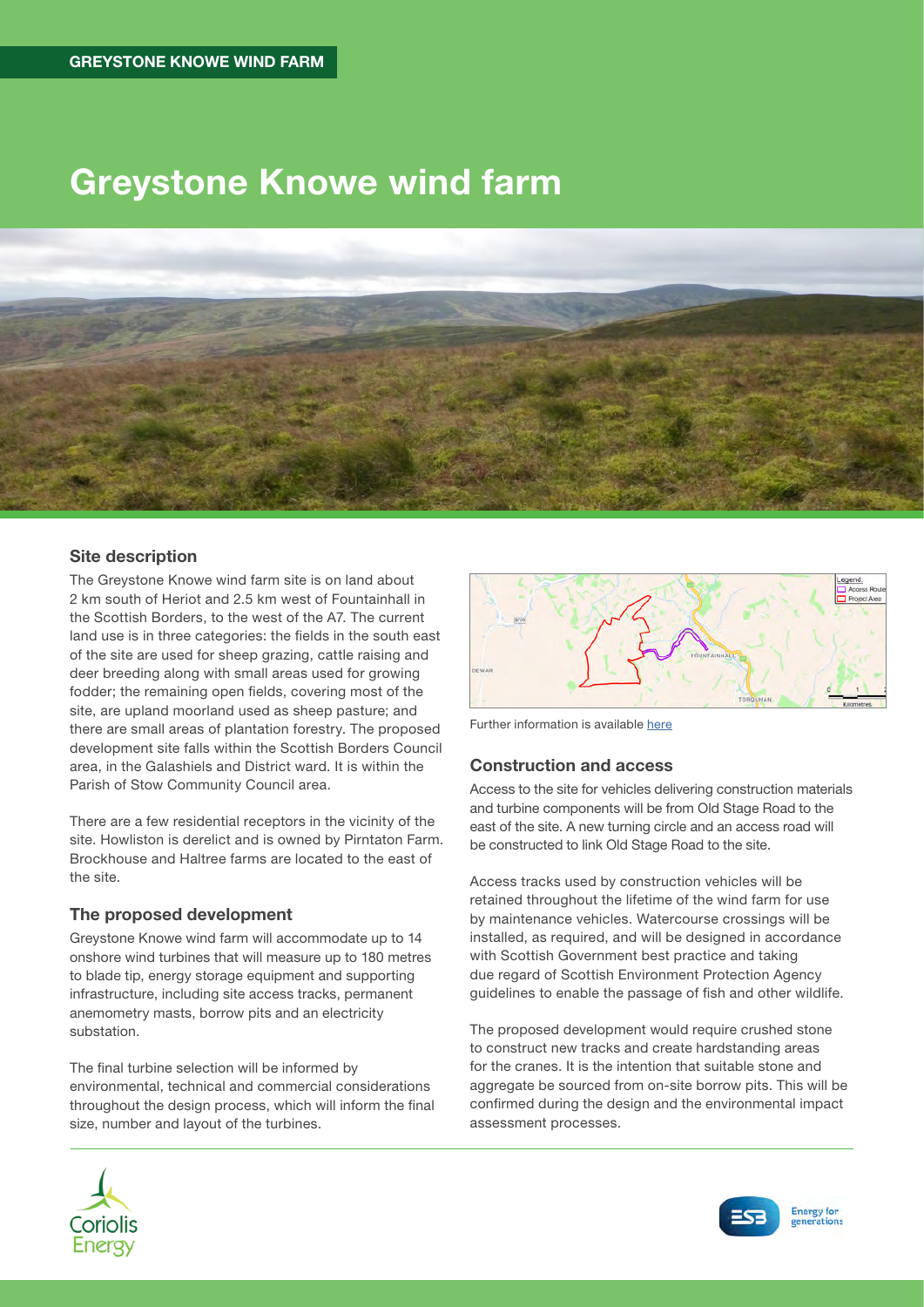## Environmental impact assessment



Coriolis has appointed specialist environmental consultancy RSK Environment Ltd to carry out a detailed environmental impact assessment study of the Greystone Knowe site. This study will be included in the environmental assessment report that will form part of the formal application for consent to be submitted to the Scottish Government's Energy Consents Unit.

The environmental impact assessment process includes

- Consultation with the local authority, various organisations with statutory and non-statutory responsibilities for the environment and infrastructure, and the public to identify specific concerns and issues that should be considered during the design of the proposed wind development
- Determining the existing environmental conditions at and around the proposed wind farm site by reviewing the available data and undertaking specialist field surveys
- Assessing the potential impacts of the proposed wind development on the existing environment
- Identifying measures to mitigate any significant environmental impacts.

The environmental impact assessment will include detailed studies for the following disciplines:

- Landscape character and visual amenity assessment
- Cultural heritage and archaeology
- Ecology and ornithology
- Hydrology
- Geology, hydrogeology, and peat
- Noise
- Traffic and transportation
- Socio-economic, land use and tourism
- Climate change
- Aviation and radar
- Telecommunications.



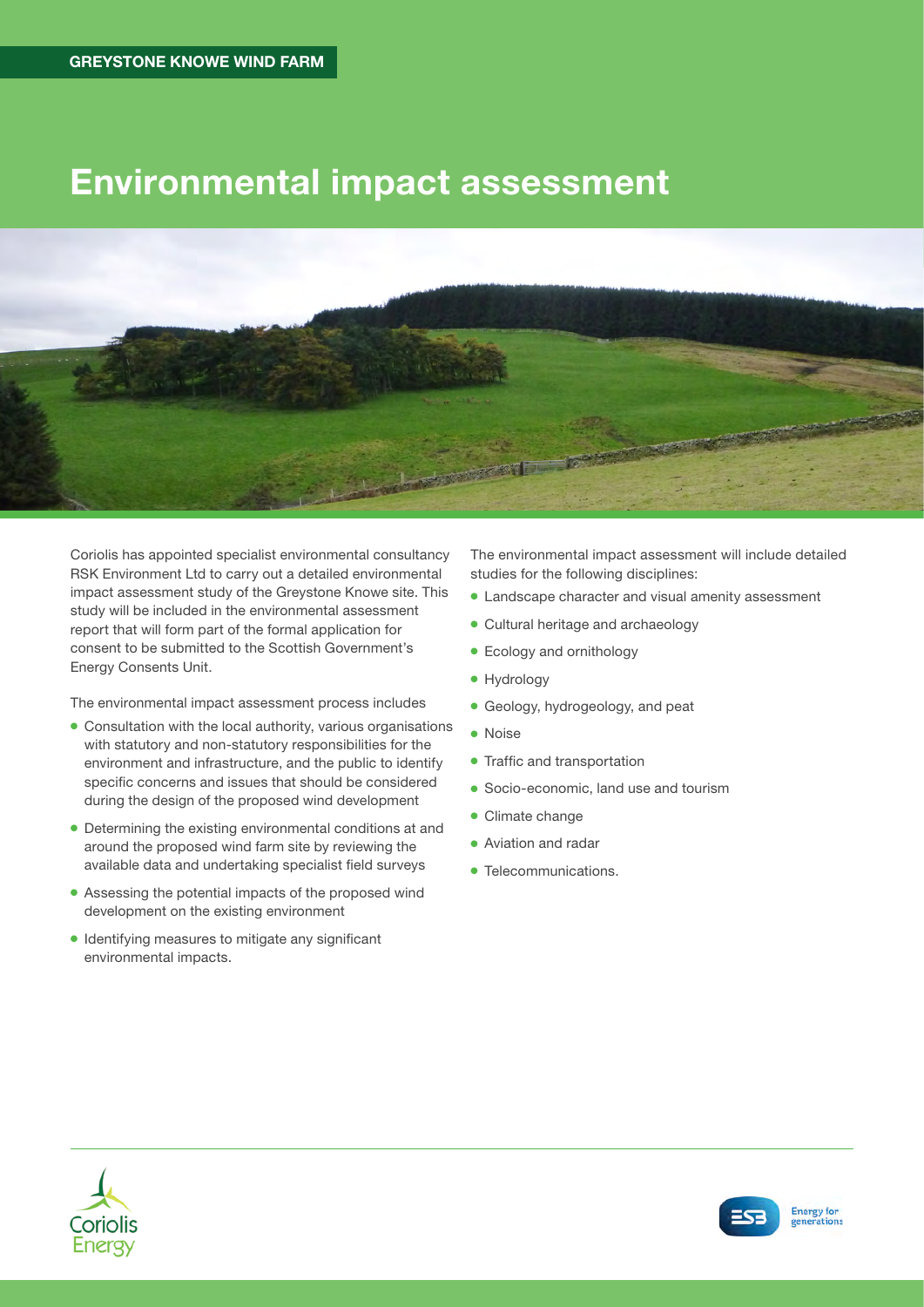## Landscape and visual impact



A landscape and visual impact assessment will consider the direct and indirect effects on landscape resources, landscape character, designated landscapes and wild land of the Greystone Knowe wind farm. The study area will extend to 45 km from the outermost turbines.

The proposed development is located about 2 km south of Heriot and about 2.5 km west of Fountainhall. The landscape is one of rolling hills and valleys largely covered by open fields and moorland. There are frequent shelterbelts and small blocks of forestry with occasional larger areas of commercial forestry, most notably along the Tweed Valley to the south.

A zone of theoretical visibility is a computer-generated tool that establishes the likely maximum extent of the visibility of a proposed development and enables key visual receptors and agreed viewpoints from which the impact of the development would be assessed to be identified.

A zone of theoretical visibility based on preliminary design options has been prepared to inform the landscape and visual impact assessment.

Computer-generated images of the proposed wind development will be prepared using wirelines and photomontages from the agreed viewpoints. Early examples of these are shown below to illustrate the likely appearance of the wind farm from Stow, Fountainhall and the A7 near Hangingshaw.

The landscape and visual impact assessment is a key part of the design process for Greystone Knowe wind farm and will inform modifications and refinements to the layout design, including the optimum size of the turbines, to reflect the landscape of the site and the surrounding area.



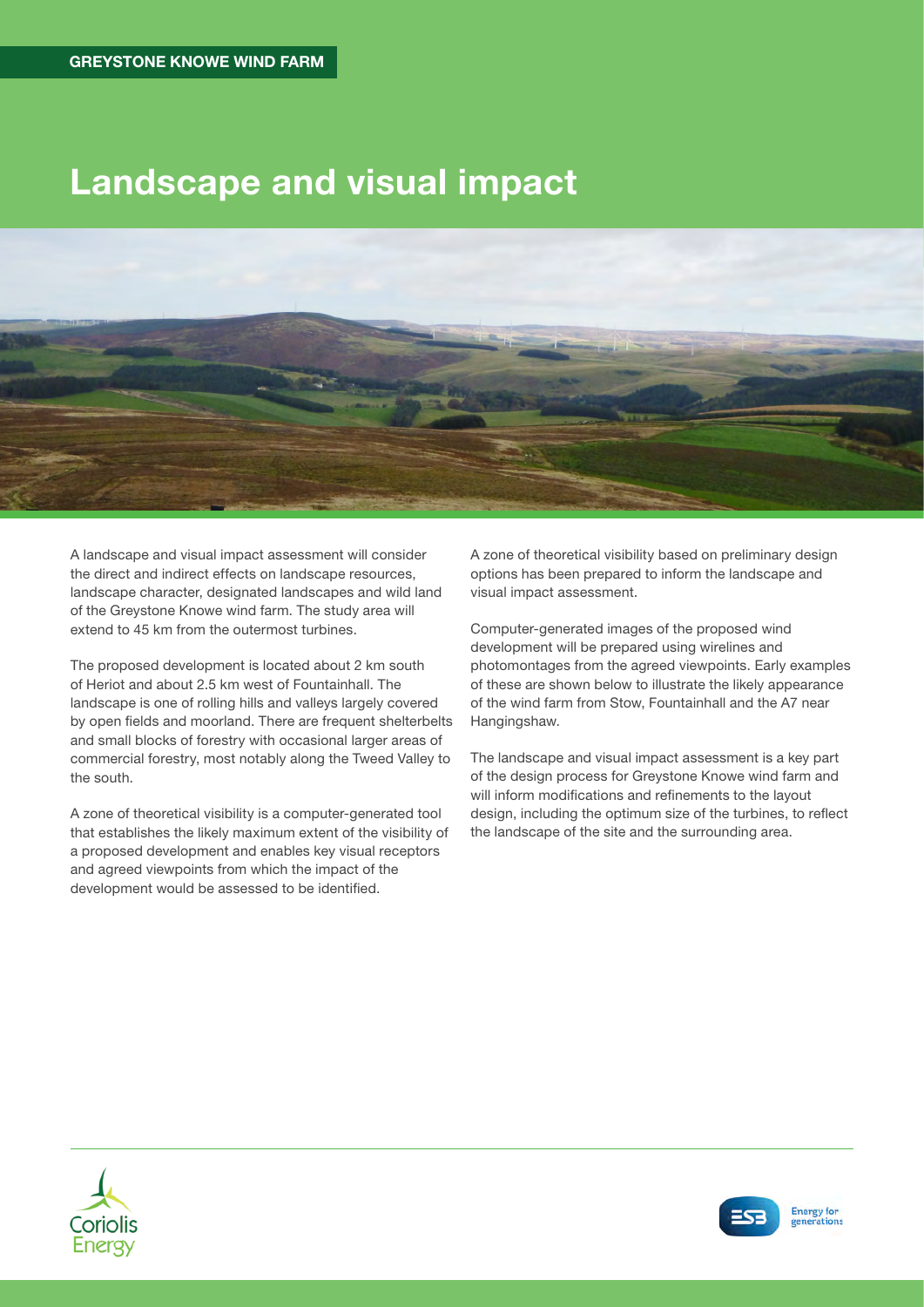# Cultural heritage and archaeology



The cultural heritage of an area comprises archaeological sites, historic buildings, gardens, designated landscapes, historic battlefields and other sites, features or places in the landscape that have capacity to provide information about past human activity or that have cultural relevance through associations with folklore or historic events.

The potential effects of the proposed wind farm development on the historic environment of the site, including cultural heritage and archaeology, will be assessed.

At an early stage of the project, the known cultural heritage sites will be identified and assessed. Adjustments to the design and layout of the wind farm will be made to avoid affecting these sites where practicable. Should the Greystone Knowe development receive consent, a programme of archaeological fieldwork will be agreed with Scottish Borders Council and its archaeological advisers before construction starts.

Where potential significant effects are identified, precautionary methods, including fencing off assets during construction, will be used where avoidance cannot be achieved. Any adverse effects will be mitigated by the appropriate levels of survey, excavation, recording analysis and publication of results, in accordance with a written scheme of investigation.

During the environmental impact assessment process, opportunities to improve the understanding and interpretation of archaeological sites close to the development will also be considered.



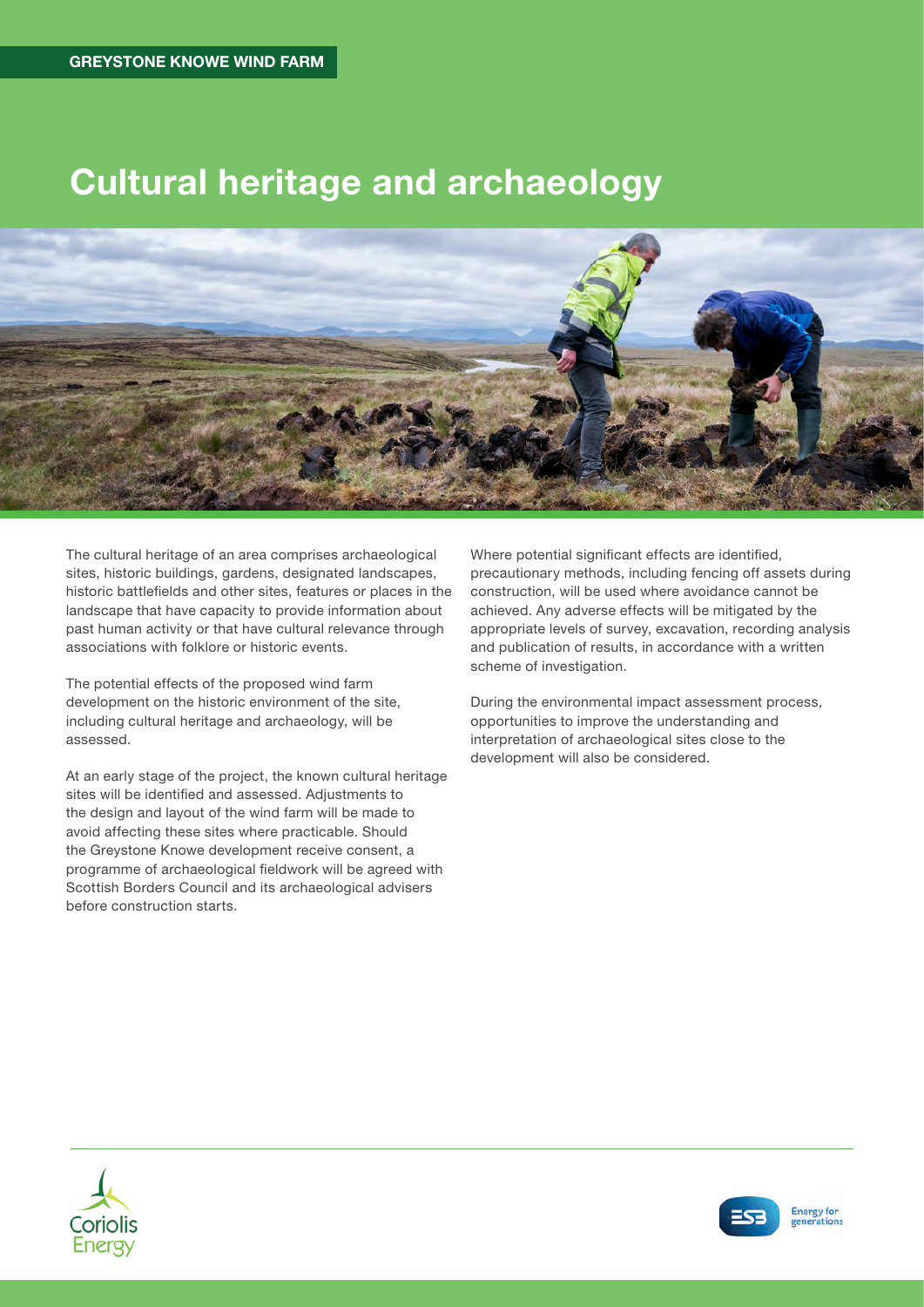# Ecology and ornithology



The proposed development site is a heavily managed upland site supporting predominantly low-quality grassland and heathland, giving way to good-quality bog on the summits. There are three statutory designated sites within 5 km of the site, including the Moorfoot Hills special area of conservation and site of special scientific interest; the River Tweed special area of conservation; and the Fala Flow special protection area, Ramsar site and site of special scientific interest. No non-statutory (local) designated sites have been identified within 2 km of the site.

A programme of ecological and ornithological surveys has been undertaken. The results will inform the design of the wind farm development to reduce the potential impacts on ecology and birds. Where impacts are unavoidable, a programme of mitigation measures will be agreed before construction to reduce the effects on wildlife.

Opportunities for the Greystone Knowe development to deliver biodiversity enhancements, for example, habitat improvements, will be explored in consultation with Forestry and Land Scotland and specialist nature conservation interest groups.

### Ecology and ornithology

The surveys include

- A Phase 1 habitat survey
- A National Vegetation Classification survey
- Terrestrial mammal surveys
- Bat surveys
- Bird surveys, including vantage point surveys to identify the use of the site and its wider surroundings by sensitive bird populations.



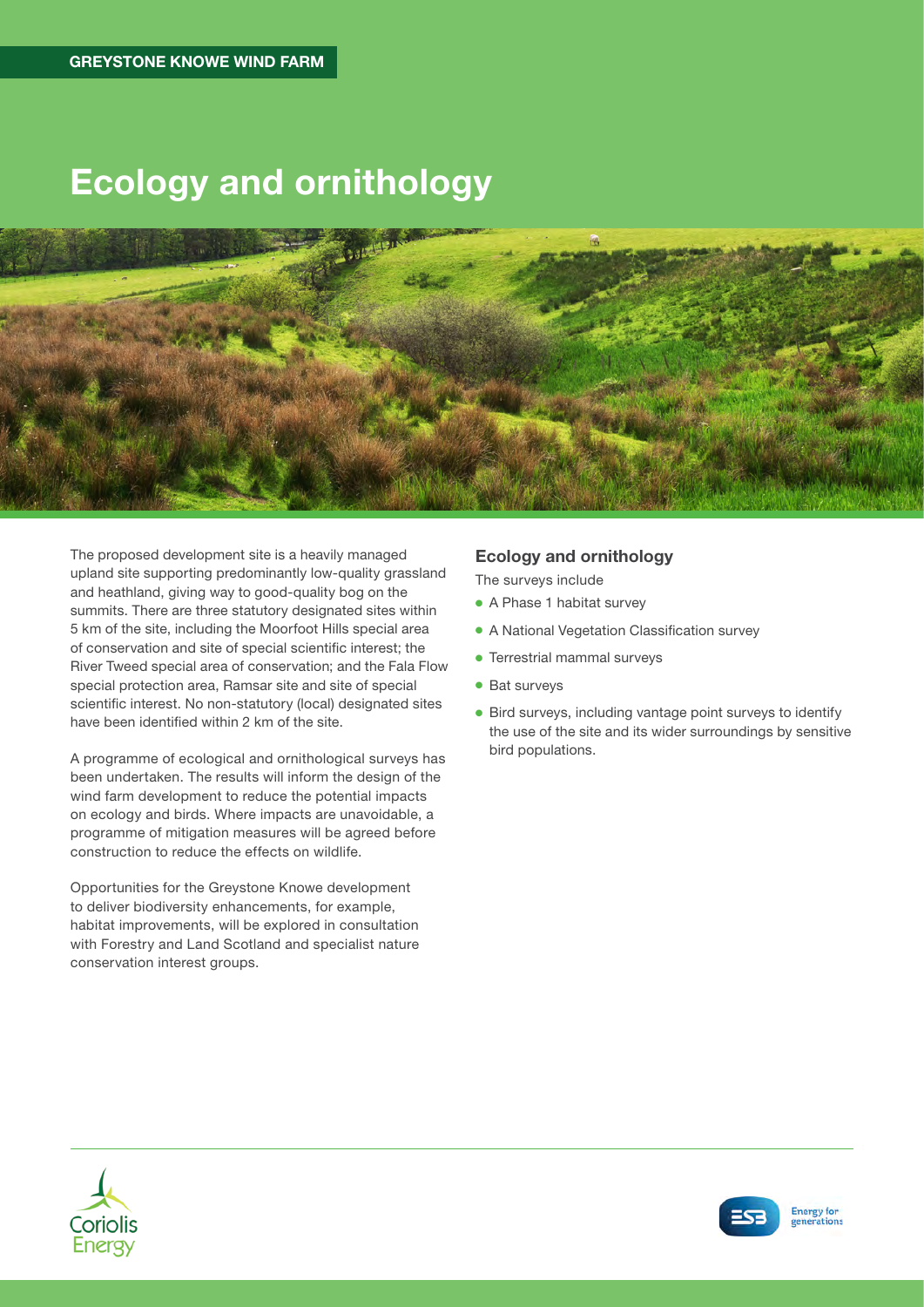# The local community



Renewable energy developments can bring real benefits to local communities as well as helping to meet national climate change targets.

### Community benefit

Coriolis Energy is currently exploring the options for community benefit. The options available would be to either pay community benefit on a per megawatt basis into a community benefit fund or to explore an alternative structure with the community. There are several options for distributing these funds for the benefit of the local community and we would welcome any feedback on this.

Coriolis Energy is committed to putting together, by working with community representatives, a workable and targeted community benefit package of £5,000 per megawatt per annum, which could mean between £300,000 to £375,000 (depending on the power output developed) every year for the lifetime of the project.

We welcome feedback from the local community on community benefit structures.

### Community shareholding

We are also committed to the concept of shared ownership for individuals living near our wind farms.

Coriolis and ESB will be offering the community a shared ownership opportunity with this wind farm. Further information can be found in the Scottish Government's Shared Ownership Good Practice document.

It is recommended that local communities who are interested in the shared ownership opportunity should seek advice and guidance from Local Energy Scotland.